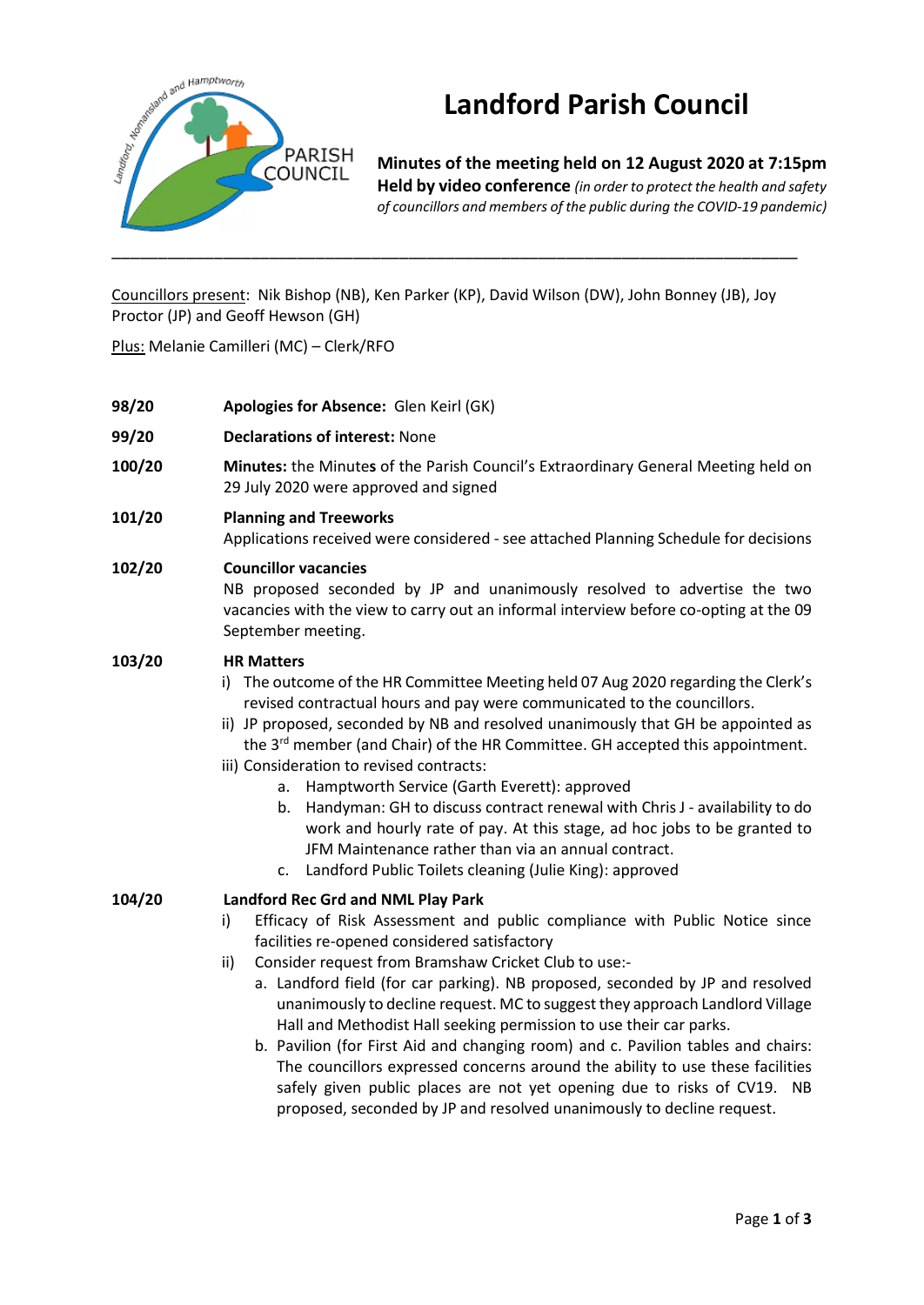### **105/20 Finances and Cheques**

i) NB prosed, seconded by JP and resolved unanimously to approve the Cash Flow Report and authorise payments. DW will sign cheques and pass to KP for 2<sup>nd</sup> signature.

| Payee                        | Detail                                               | Amount £ (incl<br>vat) | <b>Method</b> |
|------------------------------|------------------------------------------------------|------------------------|---------------|
| <b>Pennon Water Services</b> | <b>Water for Pavilion</b>                            | 2.50                   | DD            |
| Hills Waste Management       | NML Reading Room bin collection                      | 10.98                  | DD            |
| Suez                         | <b>NML Bin Collection</b>                            | 62.30                  | DD            |
| M Camilleri                  | Monthly gross salary (65hrs) + hol pay               | 968.45                 | S/O           |
| 1&1                          | 50Gb email storage + website name renewal 2<br>vears | 6.00                   | DD            |
| <b>Bawdens</b>               | <b>Grass Cutting</b>                                 | 177.16                 | 846           |
| J.K.Murray                   | Internal Audit                                       | 155.00                 | 847           |
| S.J.Aplin Playgrounds        | Hip-Hop repair                                       | 631.20                 | 848           |
| Lynda Waltham                | Expenses (postage)                                   | 7.84                   | 849           |
| lldverde                     | Landford Rec Grd bin emptying                        | 97.15                  | 850           |
| M.Eastwood                   | <b>Grass Cutting NML</b>                             | 390.00                 | 851           |
| M Camilleri                  | Expenses and parts for zip wire repair               | 106.90                 | 852           |
|                              | Total debit                                          | £2,615.48              |               |

| <b>Receipts</b> | <b>Detail</b>                        | <b>Amount £</b> | Deposit Ref. |
|-----------------|--------------------------------------|-----------------|--------------|
| Lynda Waltham   | CV19 Emergency Fund (test) repayment | 1.00            | <b>BACS</b>  |
|                 | <b>Total credit</b>                  | £1.00           |              |

- ii) Requests from the Speedwatch Team:
	- a. KP proposed, seconded by NB and resolved unanimously to authorise spend for 50% cost batteries (£64.82). Shared cost with Whiteparish PC.
	- b. Councillors are happy in principle to proposal for Wiltshire Highways to place a removable post for SID deployment on New Road (position to be agreed). Estimate £800-£1,000. KP to obtain quote and present to LPC for approval
- iii) DW and KP are remaining members of the Finance Group. Third appointment to be made once new councillors have been co-opted. MC to prepare the draft Budget 2021/22 and send to DW and KP before the 09 Sept meeting for the Finance Group to consider.
- iv) NB proposed, seconded by JP and resolved unanimously that KP will be  $2^{nd}$ signatory to authorise online payments with Unity Bank and Nationwide Business Savings Account.

# **106/20 Councillor Reports:**

**GH:** Roads: New Road, Stock Lane, Glebe Lane will have substantial repair work, Giles lane appears to have been done by Hampshire road. MC to post note on website. Phone Box: Garth has made a start by washing and rubbing down the paint work, there will be a lot more preparation to do before Painting. Polycarbonate panels are due this week.

**DW**: Reminded the Landford Rec Grd sign needs replacing. GH to obtain quote.

**107/20 To receive a report from Councillor Randall (Wiltshire Council):** Activity in Wiltshire Council significantly reduced due to August recess/holidays. Reminded Clerk/Councillor to continue to keep him up to date on all matters in LPC.